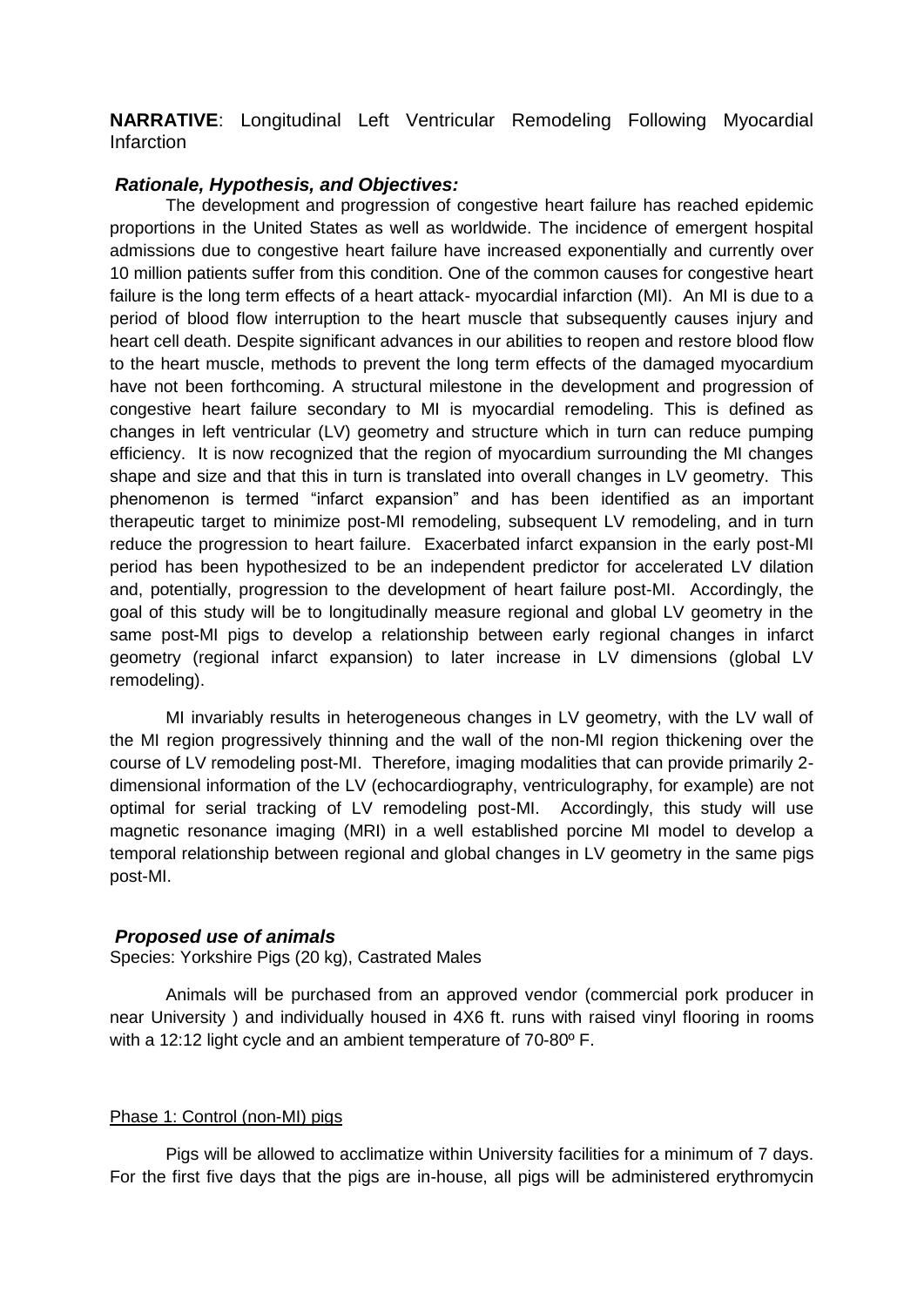(250 mg PO, TID). On the day prior to instrumentation, on the day of instrumentation, and the day following instrumentation, the pigs will be administered Naxcel (ceftiofur sodium, 3.0 to 5.0 mg/kg, intramuscularly). The animals will be fasted for 24 hours, and on the morning of surgery, a 100  $\mu$ g fentanyl patch (5  $\mu$ g/kg/day, release rate of 50  $\mu$ g/hr) will be applied in addition to an intramuscular injection of buprenorphine (0.05-0.1 mg/kg im). Just prior to surgery, anesthesia will be induced with ketamine (22 mg/kg), acepromazine (0.04 mg/kg), and atropine (0.04 mg/kg) by staff and the pigs will be placed in a custom designed pig sling. An ear vein will be accessed and the venous cannula left in place to administer i.v. fluids (e.g. Lactated Ringer's) and other pharmacologic agents (e.g. antiarrhythmics, such as lidocaine) if needed. An ECG and pulse oximetry will be established. Anesthetic induction will be established using a face mask delivering isoflurane (3% 1.5 L/min) and nitrous oxide (0.5 L/minute). The animal will then be intubated with a cuffed endotracheal tube and ventilated at a flow rate of 22 mL/kg/minute. Regulation of the delivery of isoflurane will be used to maintain a stable heart rate and blood oxygenation, and will be increased if either of these parameters rises by over 10% from ambient levels. Oxygen saturation and heart rate will be monitored continuously to provide a sensitive means to ensure a complete and stable surgical plane of anesthesia.

A lidocaine infusion will be initiated with a 3 mg/kg bolus followed by a constant infusion of 120 mg/hr. A sterile left thoracotomy will be performed. A purse string will be made in the thoracic aorta and a catheter connected to an access port (7F) will be advanced to the aorta at the level of the diaphragm. The access port connected to the catheter will be placed in a subcutaneous pocket and secured in place using silk ties. The incision will be closed in layers, with irrigation utilized as necessary. The animals will be weaned off anesthesia and moved to a continually-monitored recovery area when breathing on their own. On recovery of locomotion, the animals will be moved into housing cages, where they will be monitored at least twice daily. Fentanyl patches will be removed 3 days following surgery. Additional analgesics or antibiotics will be administered per recommendations of the staff veterinarian. Pigs will be imaged at 7, 14, 28, 42, and 56 days post-surgery and terminally studied after imaging at 56 days post-surgery.

### Phase 2: MI pigs

Pigs will be allowed to acclimatize in facilities for a minimum of 7 days. For the first five days that the pigs are in-house, all pigs will be administered erythromycin (250 mg PO, TID). On the day prior to instrumentation, on the day of instrumentation, and the day following instrumentation, the pigs will be administered Naxcel (ceftiofur sodium, 3.0 to 5.0 mg/kg, intramuscularly). The animals will be fasted for 24 hours, and on the morning of surgery, a 100  $\mu$ g fentanyl patch (5  $\mu$ g/kg/day, release rate of 50  $\mu$ g/hr) will be applied in addition to an intramuscular injection of buprenorphine (0.05-0.1 mg/kg im). Just prior to surgery, anesthesia will be induced with ketamine (22 mg/kg), acepromazine (0.04 mg/kg), and atropine (0.04 mg/kg) by trained staff and the pigs will be placed in a custom designed pig sling. An ear vein will be accessed and the venous cannula left in place to administer i.v. fluids (e.g. Lactated Ringer's) and other pharmacologic agents (e.g. antiarrhythmics, such as lidocaine) if needed. An ECG and pulse oximetry will be established. Anesthetic induction will be established using a face mask delivering isoflurane (3% 1.5 L/min) and nitrous oxide (0.5 L/minute). The animal will then be intubated with a cuffed endotracheal tube and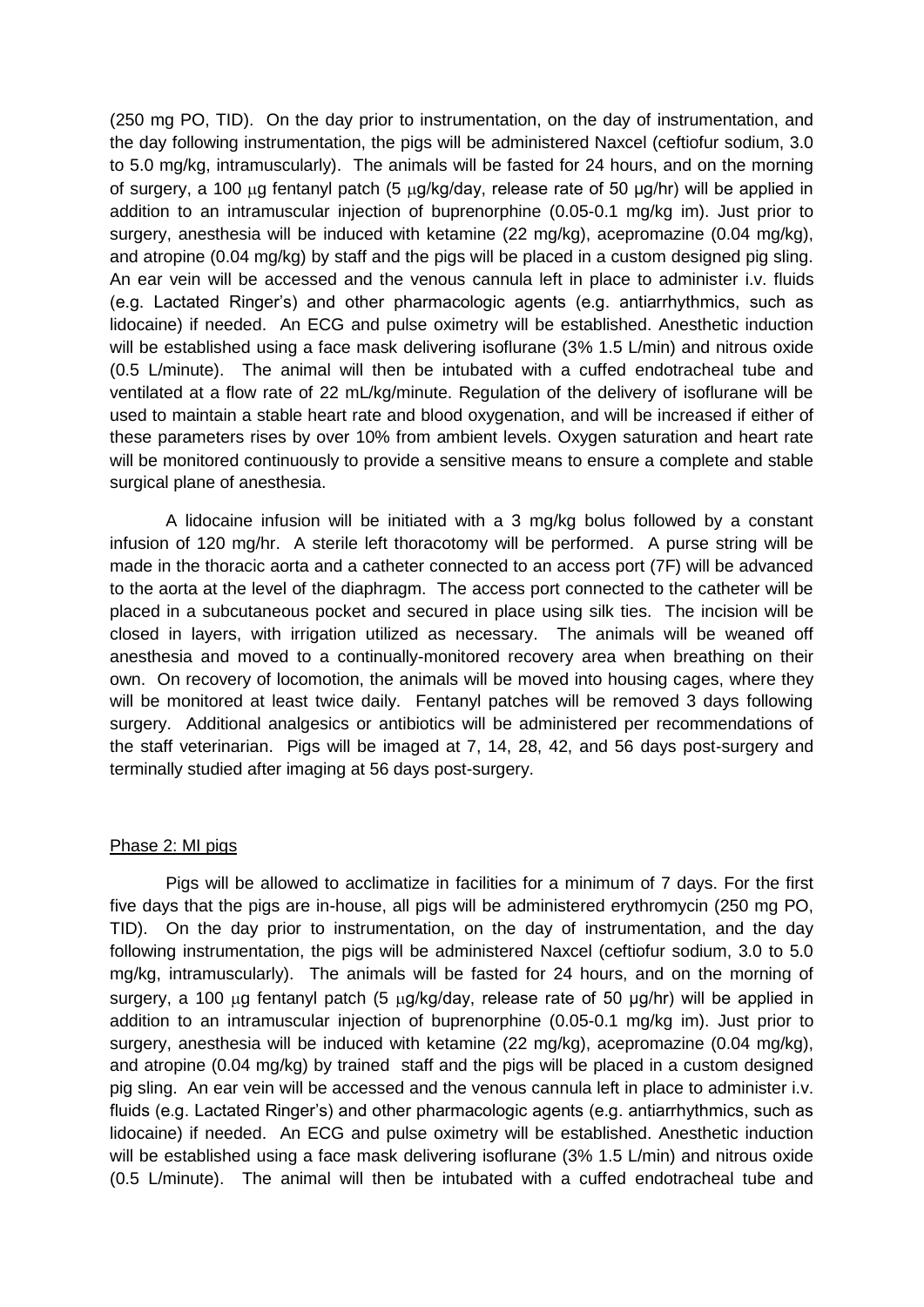ventilated at a flow rate of 22 mL/kg/minute. Regulation of the delivery of isoflurane will be used to maintain a stable heart rate and blood oxygenation, and will be increased if either of these parameters rises by over 10% from ambient levels. Oxygen saturation and heart rate will be monitored continuously to provide a sensitive means to ensure a complete and stable surgical plane of anesthesia.

A lidocaine infusion will be initiated with a 3 mg/kg bolus followed by a constant infusion of 120 mg/hr. A sterile left thoracotomy will be performed and a pericardiectomy performed exposing the LV free wall, the left atrium, the circumflex artery and the obtuse marginals. A purse string will be made in the thoracic aorta and a catheter connected to an access port (7F) will be advanced to the aorta at the level of the diaphragm. The access port connected to the catheter will be placed in a subcutaneous pocket and secured in place using silk ties. Obtuse marginal arteries (OM) from the circumflex coronary artery will be identified. Ligatures (Proline 4.0) will be placed around the origin of OM1 and OM2. MI will be induced by permanent ligation of OM1 and OM2. The incision will be closed in layers, with irrigation utilized as necessary. The animals will be weaned off anesthesia and moved to a continually-monitored recovery area. On recovery of locomotion, the animals will be moved into housing cages, where they will be monitored at least twice daily. Fentanyl patches will be removed 3 days following surgery. Additional analgesics or antibiotics will be administered per recommendations of the staff veterinarian.

**Blood Sampling at 24 hours Post-MI Induction:** In order to provide an estimate of MI size, an aortic blood sample will be drawn from the subcutaneous access port. The pig will be sedated with up to 200 mg of benzodiazepam mixed in a meatball formulation administered 2 hours prior to study (ESI-Elkins-Sinn Inc, NJ), and placed in a custom designed sling that allows the animal to rest comfortably in a non-restrained fashion. The area around the access port (5cm) will be washed and prepped and a sterile field created. The access port will be entered with a custom needle (Huber) and 3cc of aortic blood drawn. The access port will then be flushed with heparinized saline (1000 U/mL) supplemented with cefazolin. This entire procedure will last approximately 15 minutes.

### **Serial Imaging Measurements:**

### Sedation and anesthetic induction

Animals will be sedated with 200 mg of benzodiazepam mixed in a meatball formulation administered 2 hours prior to study (ESI-Elkins-Sinn Inc, NJ), and placed in a custom designed sling that allows the animal to rest comfortably. The animals will be intubated with a cuffed intubation tube and allowed to self-ventilate with 0.5-3.0% isoflurane delivered through a portable anesthesia machine (capable of running on battery backup). Heart rate and rhythm will be continually monitored using surface ECG recordings (ECG machine will be a defibrillator with a minimum of 2 hours on battery backup).

The skin over the vascular access port on the back will be shaved and prepared in a sterile fashion with alternating wipes of betadine and alcohol. The access port will be entered with a custom needle (Huber) and drawback of arterial blood confirmed. The access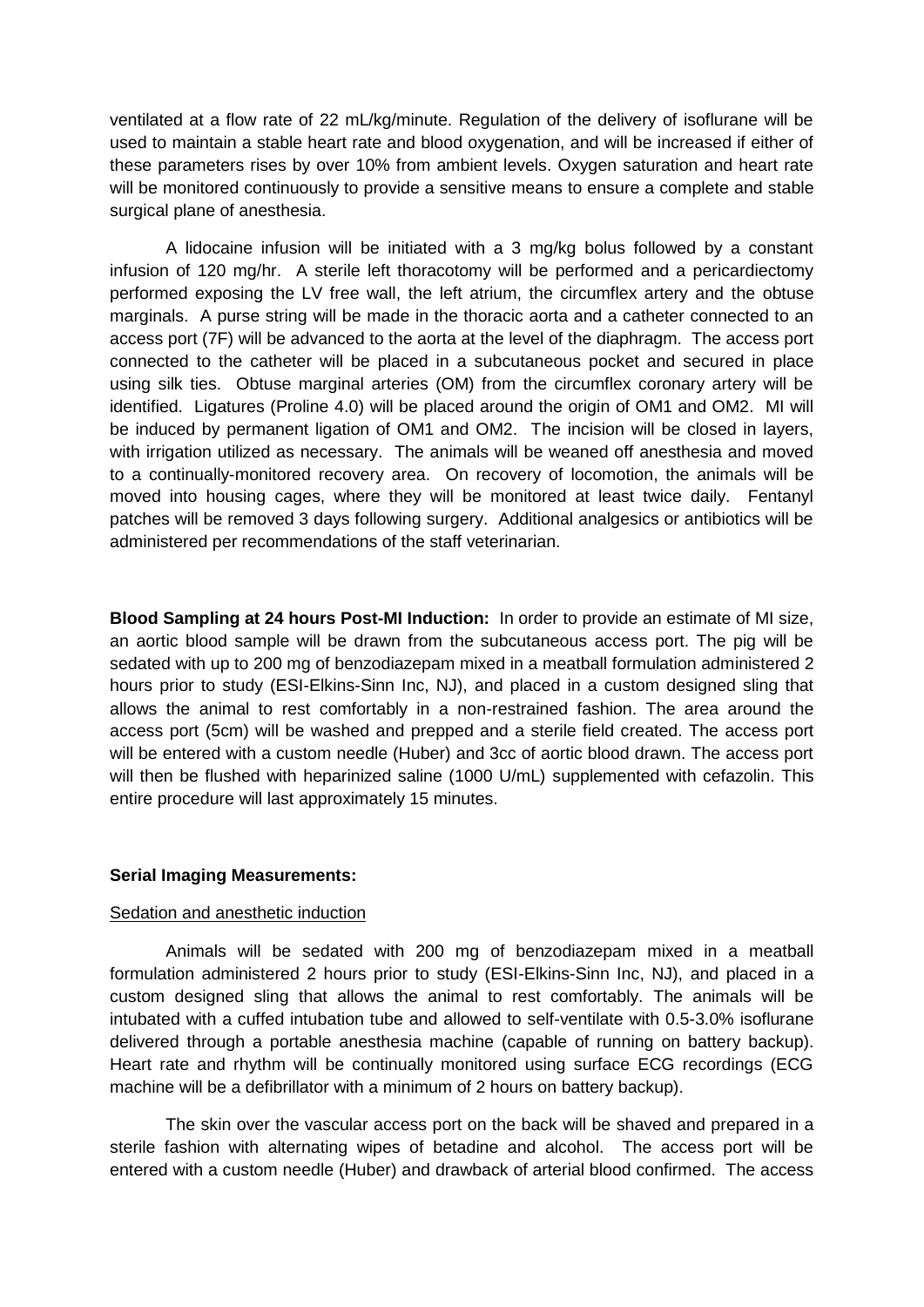port with the associated intravenous line will then be capped using sterile supplies and housed in a custom-designed pouch.

## **Transport**

For imaging studies, the anesthetized animals will be transported to the MRI facility that houses a 3 Tesla instrument in the animal facility approved vehicle (enclosed van). Studies will be performed in the late afternoon to evening hours so that there is no scheduling conflict with other studies being performed at this research imaging facility. Animals will be loaded and unloaded from the vehicle in such a manner that visibility to the public will be minimized through careful selection of transport route and utilization of enclosed loading bays. This vehicle will be specifically outfitted to transport the sling and anesthesia machine (with associated monitoring equipment) in a locked position so that the animals being transported remain stationary relative to the vehicle. In addition, a high capacity power inverter will be installed to provide power to the anesthesia machine and monitoring equipment while in the transport van.

## Imaging

Longitudinal measurements of LV geometry and function will be performed using MRI (3T, Siemens). MRI images will be cardiac and respiratory gated to ensure consistent spatial positioning of the heart during each acquisition. A complete set of high temporal resolution images will be acquired in the short-axis plane. Noninvasive tagging of cardiac tissue in magnetic resonance images will be achieved by perturbing the local magnetization using spatial modulation of magnetization (SPAMM) to create MRI-visible tags within the myocardial wall. As these tags move with the underlying myocardial wall, the motion of the tags during the cardiac cycle reveals the internal motion of the otherwise featureless myocardial wall allowing for the measurement of regional strain. The MRI will be performed using a fast-gradient echo pulse sequence with a SPAMM preparatory pulse and the following variables: field of view: 22 cm, acquisition matrix:  $256 \times 128$ , flip angle: 15 degrees, repetition time to echo time: 8.8/2.2 ms, slice thickness: 6 mm, interslice gap: 0 (zero), tag spacing: 5 mm, and 2 k-space lines acquired per cardiac frame. These images will be stored for off-line analysis.

Image analysis will be performed using custom-written cardiac MRI analysis routines. Endocardial and epicardial LV contours will be drawn for each slice in the short-axis stack. The contours for the remaining phases are then automatically determined using an optical flow method, which tracks each point on the contour during the entire cardiac cycle, resulting in a complete set of contours being generated. The set of epicardial contours at end-diastole forms the basis for the three-dimensional model of the LV. The vertices from all the twodimensional contours are input to a Delaunay tessellation algorithm to generate a threedimensional surface model of the LV, represented as a mesh of interlocking triangles. A spline function fit will be used to improve the overall smoothness of the model. LV volumes at end-systole and end-diastole will be calculated from the endocardial contours. Regional motion (i.e. akinesia and/or dyskinesia) of the generated polygons will be used to determine the MI region.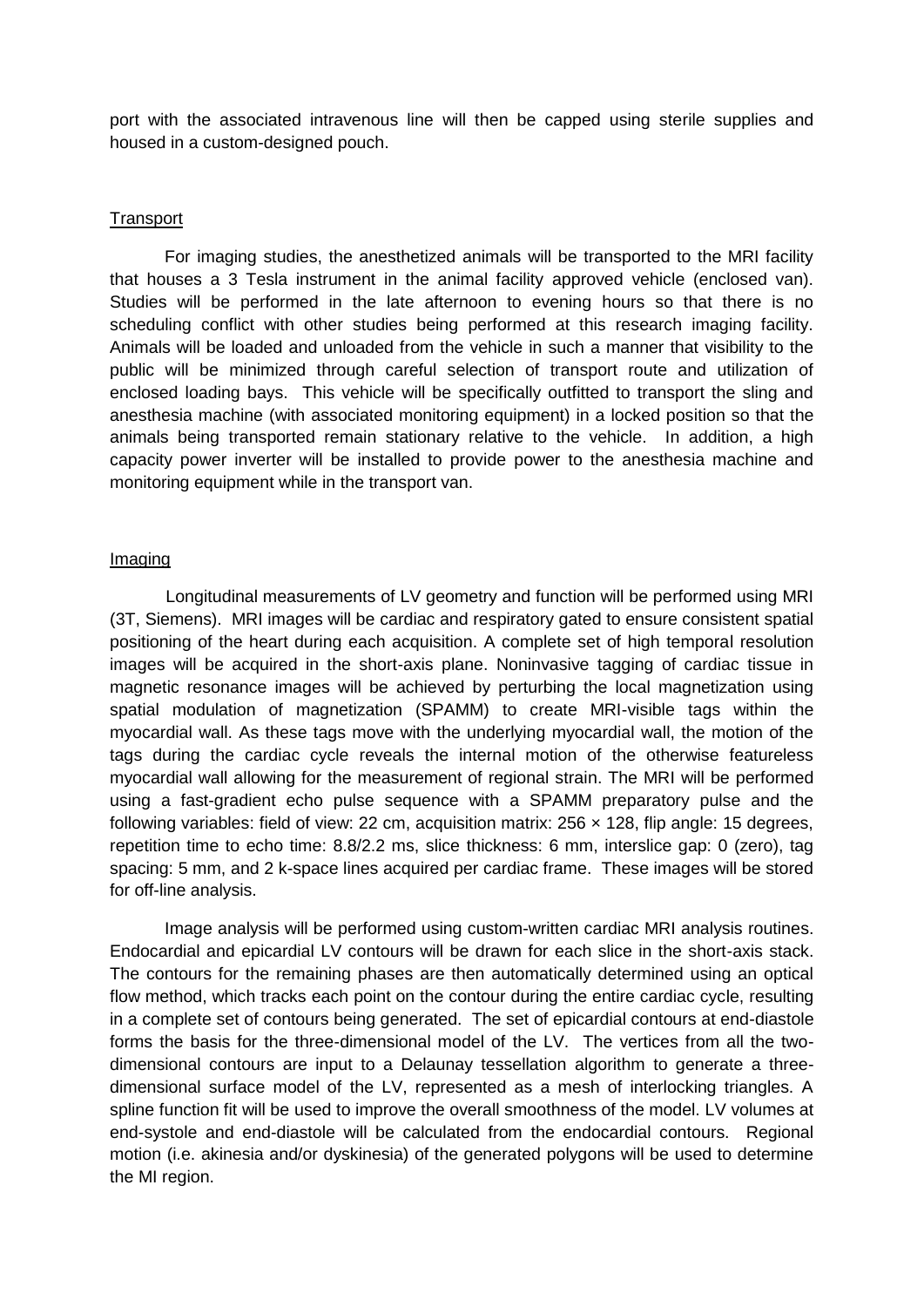As an additional measure of perfusion, gadolinium (Gd) enhanced contrast MRI images will be recorded. Gd-DTPA will be manually injected at a dose of 0.1 mmoles/kg through the vascular access port. Images will be acquired during the uptake and washout phase of the contrast agent for every R-R interval. These contrast-enhanced MRI images will be analyzed to determine the extent of the perfusion defect, which will be then quantitated as the area of the MI region.

### Containment and cleaning of MRI facilities

While the animal is at the MRI facilities, the animal will be placed atop a containment field, which will prevent potential seepage of fluid(s) to the instrument and/or the flooring of the facility. The containment field will be constructed with disposable absorbent material as well as separation of the animal and the collection area such that the animals will not be in prolonged contact with any fluid/excretion.

Following the completion of the imaging studies, surfaces of the MRI equipment within proximity of the animal will be wiped down with wipes soaked in a freshly diluted 10% bleach (sodium hypochlorite) solution. In addition, disinfectant aerosol will be sprayed in all ante rooms (using MRI safe bottles) to minimize the potential of odors.

## Recovery

Following the completion of imaging studies, the animals will be transported back to housing facilities at the Strom Thurmond Building. The access port will then be flushed with heparinized saline (1000 U/mL) supplemented with cefazolin. The Huber needle will be removed. The animals on which future imaging studies will be performed will be weaned off anesthesia, extubated, and then returned to cages once recovered from anesthesia. The animals in which the final set of imaging studies are completed, will be processed for terminal studies.

## **Terminal Studies**

Following the final set of MRI studies at 56 days post-MI, the pigs will be anesthetized for assessment of global and regional LV function, microdialysis measurements and hemodynamics. Anesthetic induction will commence using isoflurane (3%) in a mixture of oxygen and nitrous oxide (67%:33%, 1.5 L/minute) delivered by face mask. Once the pig is adequately anesthetized, peripheral venous access (ear) will be obtained and a 2  $\mu$ q/kg dose of sufentanyl (ESI-Elkins-Sinn Inc, NJ) will be injected through the ear vein cannula. A 0.1mg/kg dose of etomidate (Amidate, ESI, NJ) and a 10mg dose of vecuronium will then be administered intravenously after ensuring that the animal remains adequately anesthetized. This results in a rapid deepening of the already established surgical plane of anesthesia. An endotracheal tube will be surgically placed via a midline submandibular incision and mechanical ventilation established. Anesthesia will be maintained throughout the procedure by delivery of 0.5% isoflurane and intravenously administered morphine (ESI, 3 mg/kg/hr). The delivery of isoflurane, nitrous oxide and morphine will be titrated to maintain stable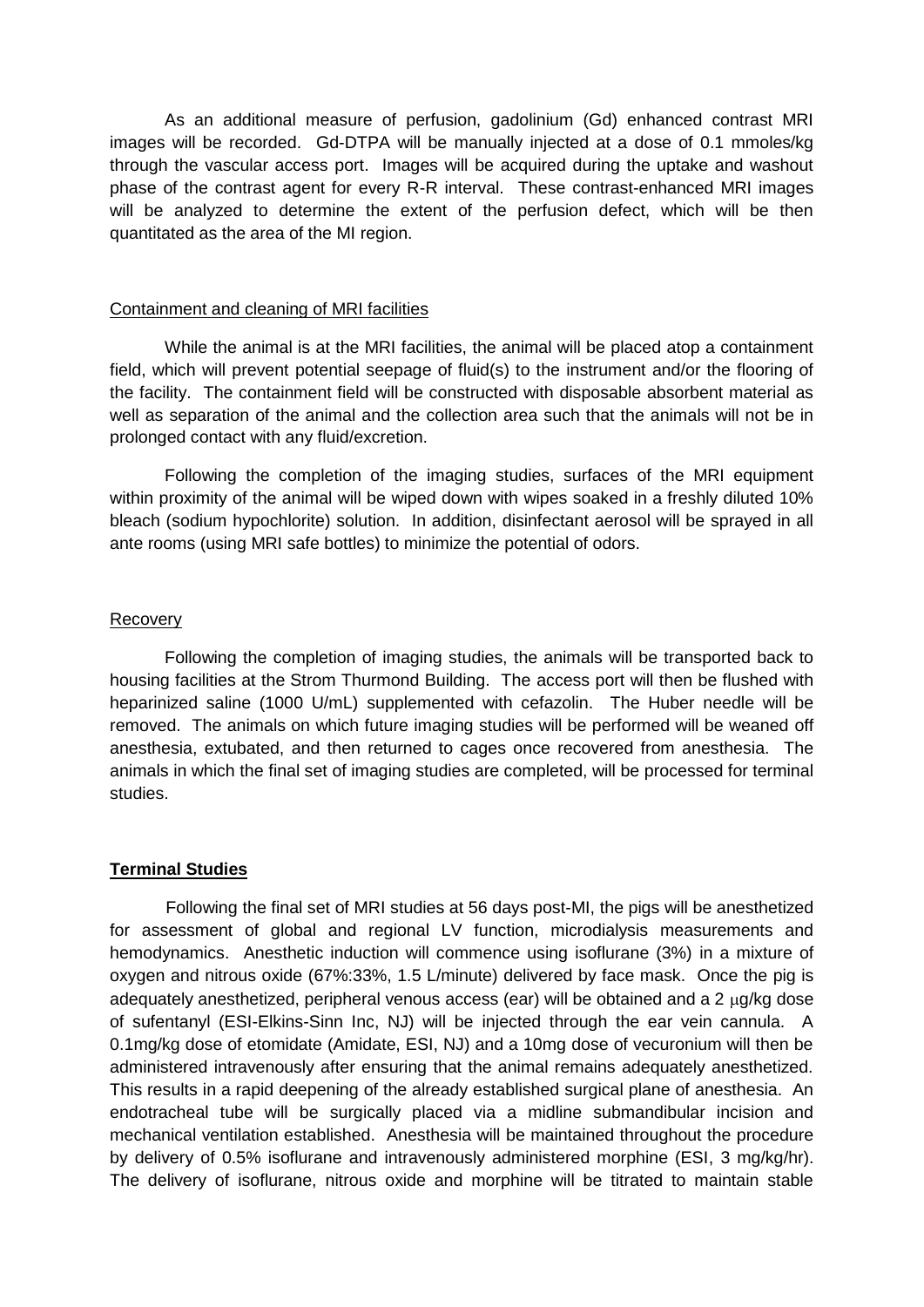physiologic hemodynamic and respiratory profiles. Intensive and continuous monitoring of various vital signs will provide the necessary means to ensure a complete and stable surgical plane of anesthesia. Following stabilization of this surgical anesthetic plane, an intravenous infusion of vecuronium (15mg/hr) will be initiated. This infusion will be titrated as needed to provide continuous muscle relaxation which facilitates appropriate mechanical ventilatory control and a stable surgical field. Additional 5 mg boluses of vecuronium will be administered as needed to support these goals. In the eventuality that vecuronium is unavailable, intravenous pancuronium will be used to effect paralysis. Pancuronium will be delivered through the implanted central line and additional boluses administered as necessary. The heart rate and blood pressure will be carefully monitored to ensure that the animals remain at a stable surgical plane of anesthesia throughout the procedure.

A multi-lumened thermodilution catheter (7.5F, Baxter Healthcare Corp., Irvine, CA) will be positioned in the pulmonary artery via the right external jugular vein. An 8F introducer with side-arm will be placed in the right carotid for blood pressure measurements and arterial access. The aortic access port will also be connected to monitor systemic pressures. A Foley bladder catheter will be surgically placed and secured via a midline suprapubic retroperitoneal incision. A sternotomy will be performed and a vascular ligature placed around the inferior vena cava in order to perform transient caval occlusion. A previously calibrated microtipped transducer (7.5 F, Millar Instruments Inc, Houston, TX) will be placed in the LV through a small apical stab wound. Piezoelectric crystals (2 mm, Sonometrics, Ontario) will be positioned in the LV endocardium in order to provide an orthogonal myocardial dimension across the short axis in 2 regions: the MI region and the remote region. The remote regions will be defined as the area served by the LAD. From this crystal array, LV dimension and wall thickness will be recorded at a sampling frequency of 100 Hz and digitized (Pentium-Sonolab, Sonometrics). A pair of microdialysis probes containing a 4 mm membrane (CMA/Microdialysis, North Chelmsford, MA) will be inserted in the midmyocardial region between the crystal pairs. The microdialysis probes will be connected to a precision infusion pump and controller system (CMA, MA). A flow rate of 2.5  $\mu$ L/min will be established and the iso-osmotic dialysis solution containing MMP fluorescent substrates will be infused into each microdialysis probe. Following a 30 min equilibration period, dialysate samples will be collected into chilled tubes at 30 minute intervals. The microdialysis samples will first undergo fluorescent readings and then immediately frozen for subsequent cytokine assay. Thus, MMP fluorescent activity and interstitial concentrations can be measured from the same microdialysate sample. Following the placement of the instrumentation, baseline LV function, regional myocardial function, and microdialysis samples will be collected. Thermodilution derived cardiac output and stroke volume will be obtained from the pulmonary artery catheter in triplicate. All measurements will be simultaneously recorded with the ventilator temporarily suspended in order to prevent respiratory artifact in the LV pressure recordings. Following steady-state measurements, LV preload will be altered by sequential occlusion and release of the inferior vena cava and measurements recorded during occlusion and release. LV peak positive dP/dt will be determined from the digitized LV pressure signal. Pulmonary and systemic vascular resistances will be computed from the thermodilution cardiac output and pressure measurements using standard formulae. From the digitized piezoelectric crystal data, LV myocardial wall thickness throughout the cardiac cycle will be determined and LV end-diastolic myocardial wall thickness considered to be the minimum wall thickness measurement obtained during the cardiac cycle and will be temporally aligned with the R-wave of the simultaneously digitized ECG. LV end-systolic wall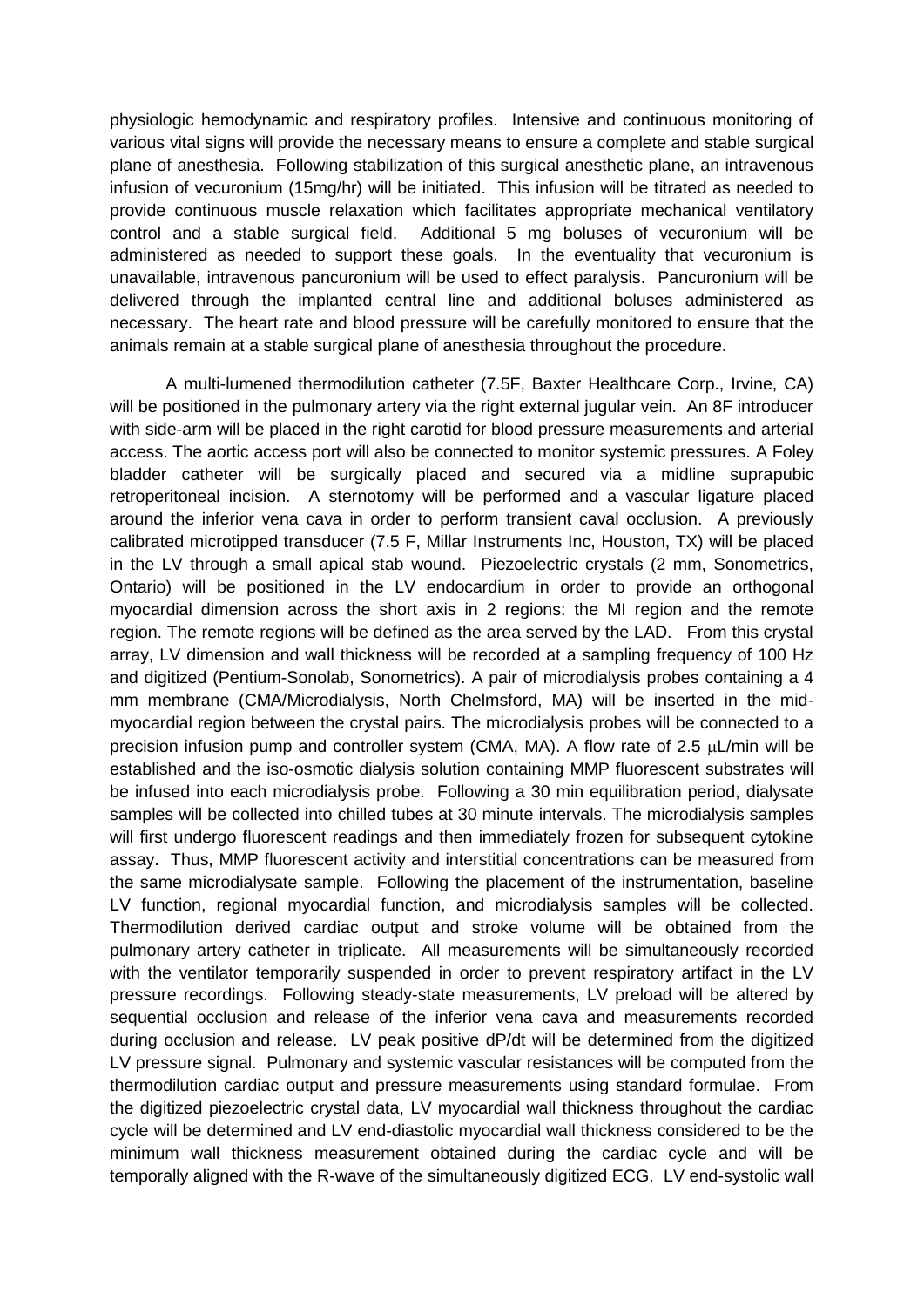thickness will be defined as maximum myocardial wall thickness. LV myocardial velocity of circumferential fiber shortening, corrected for heart rate (Vcfc) will be computed from the digitized LV crystal and pressure data as described previously. The isochronal LV Vcfc-end systolic wall stress relation will be determined following release of the caval occlusion. Furthermore, the LV systolic segmental shortening-pressure relation will also be determined from the points obtained during and following the caval occlusion. Thus, several load independent indices of LV ejection performance will be obtained. Moreover, this will allow for the construction of LV pressure-dimension loops and the computation of the area circumscribed by this relation.

## **issue Collection and Euthanasia**

Following completion of the protocol described above, isoflurane delivery will be increased to 5%, and maintaining full anesthesia, cardioplegic arrest will be induced through delivery of a 24 mEq potassium solution in lactated Ringers through the aortic root. The heart will be harvested and the LV isolated and placed in chilled Krebs solution. The LV will then be cut in circumferential sections (5mm) perpendicular to the long axis and each section weighed. A mid circumferential section will then be placed in a solution containing a tetrazolium salt which will identify the region of the MI. Total infarct size will be defined using tetrazolium staining methods in which digital images of the stained sections will be used to define infarct size by planimetry. A second mid-circumferential section will be processed for fluorescent microsphere measurements. Sections from the MI, border and remote regions will be processed for histology. Finally, regions comprising the MI, border and remote regions will be dissected and flash frozen for subsequent biological assays.

# *Rationale for the use of animals and determination that alternatives to their use do not exist*

There are no *in vivo* models that simulate regional and global remodeling in the LV following MI. Therefore, there are no alternatives to performing these procedures in animals.

## *Why the chosen species is the most appropriate. List the experimental groups (including controls)*

Pigs have been shown to be an excellent model for performing studies for determining changes in the myocardial ECM in a number of simulated cardiac disease states. Importantly, it has been demonstrated that pigs most accurately reflect the coronary anatomy of humans and respond in a similar fashion to myocardial ischemia/infarction (Gross, DR. Animal models in cardiovascular research. Kluwer Academic Pub, Dordrecht, 153:pp428-436, 1994). Secondly, pigs can be obtained in consistent sizes and weights and therefore, reducing variability between experimental observations. Our laboratory has developed a computerized database of normal baseline hemodynamics, cardiac morphology, ultrastructure, and metabolism for this species.

All data will be collected and coded throughout the protocol and the code broken at the completion of the study. The dependent variables will be compared using analysis of variance for repeated measures across time, and by t-test for single measurements between the 2 groups. For the different treatment-time interventions, a multi-way analysis of variance using a factorial design will be utilized. If the analysis of variance reveals significant differences, pairwise tests of individual group means will be compared using Bonferroni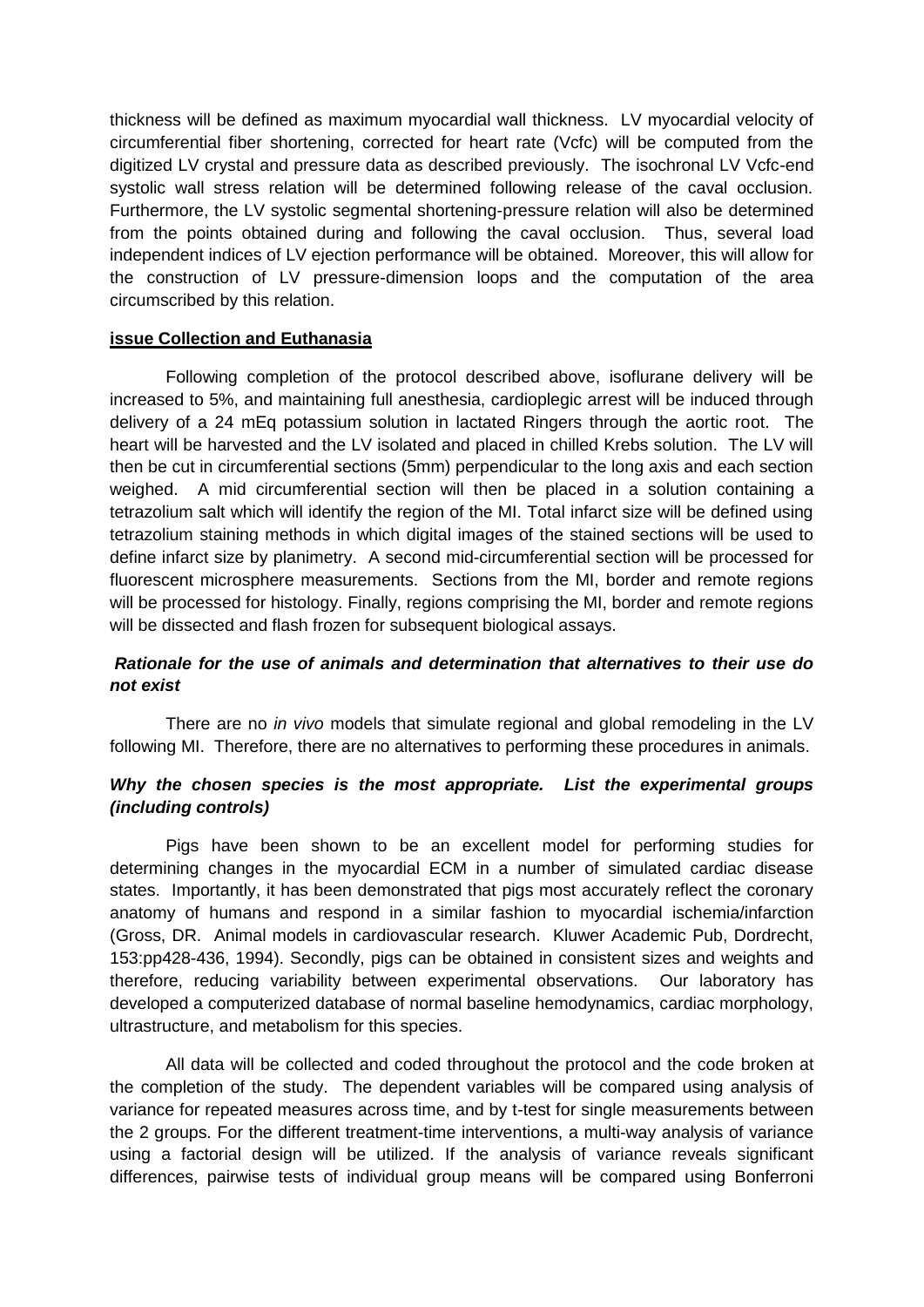probabilities. The relative change in indices of LV geometry and function will also be compared to baseline values using a paired t-test. Values of p<0.05 will be considered to be statistically significant. The sample size estimates for the MI studies were predicated upon the known variability in changes in regional myocardial dimensions following MI as well as the attrition rate from MI induction. The sample size estimates for the *in vivo* measurements is predicated on several factors. First, that the baseline values in each preparation will be comparable to those randomized the treatment protocols. Second, that the attrition rate in each MI group will not exceed 12-15% (ventricular fibrillation, instrumentation failures), resulting in a minimum sample size of 10 in each treatment group. And third, that the risk of a type I error will be maintained at less than 5% and the risk of a type II error will not exceed 25%. Finally, time-matched non-MI control animals will provide for a comparison and improve the sensitivity of the measurements. Therefore, a total of 20 pigs will be needed for this protocol (n=10 in the non-MI group for Phase 1 and n=10 in the MI group for Phase 2).

## *Veterinary care of animals involved*

Upon receipt, and prior to terminal studies, the pigs will be under the veterinary care provided by the University animal care and use program. An assurance statement is on file with OPRR/DHSS detailing the program for animal care and the institution has full accreditation from AAALAC within the last year. The animals will be under the direct care of the veterinary staff and we will consult with them regarding the status of the animals being used in this study.

## *Potential adverse effects of the experiment*

Preoperative analgesia will be delivered through a 100  $\mu$ g fentanyl patch (5 g/kg/day, release rate of 50 μg/hr) in addition to an intramuscular injection of buprenorphine (0.05-0.1 mg/kg im). A surgical plane of anesthesia will be provided through the use of inhalation isoflurane. The animal will be recovered from the surgery in an intensive care unit under the direction of the staff veterinarians. Buprenorphine 0.005-0.02 mg/kg will be utilized for immediate post-surgical pain. For prolonged post-thoracotomy pain and more prolonged analgesia, ketoralac tromethamine will be administered. Animals with severe post-operative complications or potential hemodynamic compromise will be euthanized with 5% isoflurane and an overdose of Nembutal.

### *Euthanasia*

Pigs will be euthanized by exsanguination under a surgical plane of isoflurane anesthesia. Animals deemed to be in distress will be euthanized by a barbiturate overdose. These methods are consistent with the recommendations of the Panel of Euthanasia of the American Veterinary Medical Association.

### *Alternatives to the procedures*

Alternatives to the use of animals for this research proposal and alternatives to any painful procedure have been carefully considered. However, there are no non-animal models that simulate the changes in myocardial geometry, biochemistry, structure, and function that occur following MI.